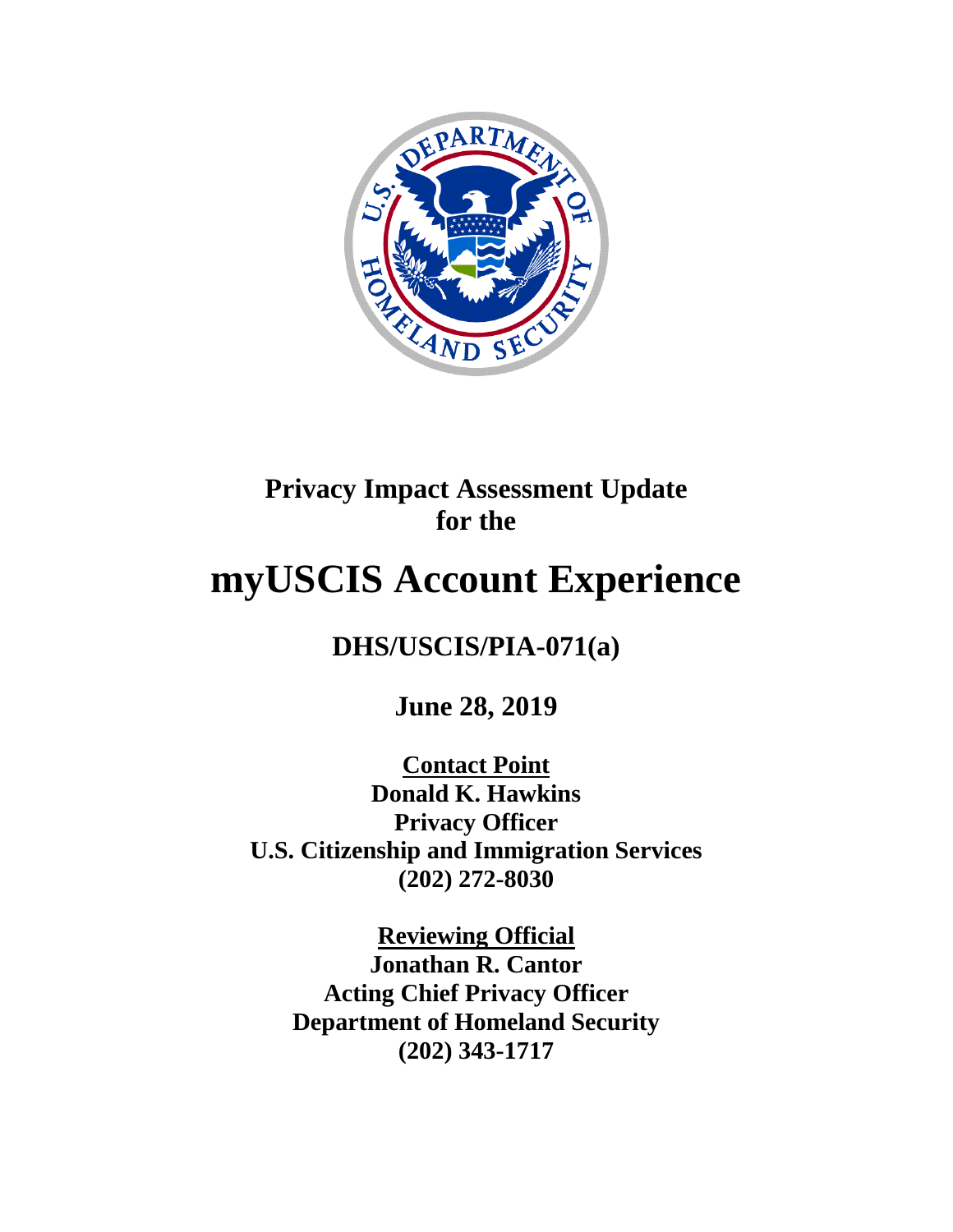

### **Abstract**

U.S. Citizenship and Immigration Services (USCIS) operates myUSCIS Account Experience, a personalized online environment that helps individuals navigate the immigration process. Through myUSCIS, individuals are able to establish an online account to electronically manage their account and profile, file immigration request forms, access submitted and USCISgenerated documents, and view case status information. myUSCIS Account Experience is being updated to: (1) employ the use of data streaming services to interface with other USCIS information systems; (2) interconnect with the Computer Linked Application Information Management System 3 (CLAIMS 3), GLOBAL (not an acronym), and Investor File Adjudication Case Tracker (INFACT) case management systems; (3) include the electronic submission of additional USCIS forms; (4) interface with the Content Management Services (CMS); and (5) use the Profile Manager to manage the profile for all myUSCIS account holders. This PIA evaluates the privacy risks and mitigations associated with these updates to the collection, use, and maintenance of personally identifiable information (PII).

#### **Overview**

U.S. Citizenship and Immigration Services (USCIS) is the component of the Department of Homeland Security (DHS) that oversees lawful immigration to the United States. USCIS' mission includes receiving and adjudicating a wide variety of immigration and non-immigration benefits and requests ("immigration requests"). USCIS historically operated under a paper form intake process requiring USCIS adjudicators to use a variety of case management systems to adjudicate benefit requests and issue written notices. USCIS is moving from a paper-based environment to a digital environment—in which filing, adjudication, and communication are all electronic. USCIS is continuously striving to expand opportunities for individuals to further engage with USCIS in a secure online environment as part of its mission.

USCIS established myUSCIS Account Experience to offer immigration requestors and legal representatives (account holders) a secure digital environment for a personalized and seamless immigration experience. Through myUSCIS Account Experience, individuals are able to create an authenticated and secure account to securely use various digital services that support the immigration request process and allow access to pending case information. Secure online accounts also allow individuals to manage their account, profile, and case information with USCIS.

myUSCIS Account Experience offers the following six core digital services along with several supporting functions and capabilities:

1. **Onboarding** allows account holders to establish a secure account with USCIS.

2. **Account Home** serves as the central location for account holders to manage their case with USCIS. Account holders are able to save information throughout the request filing process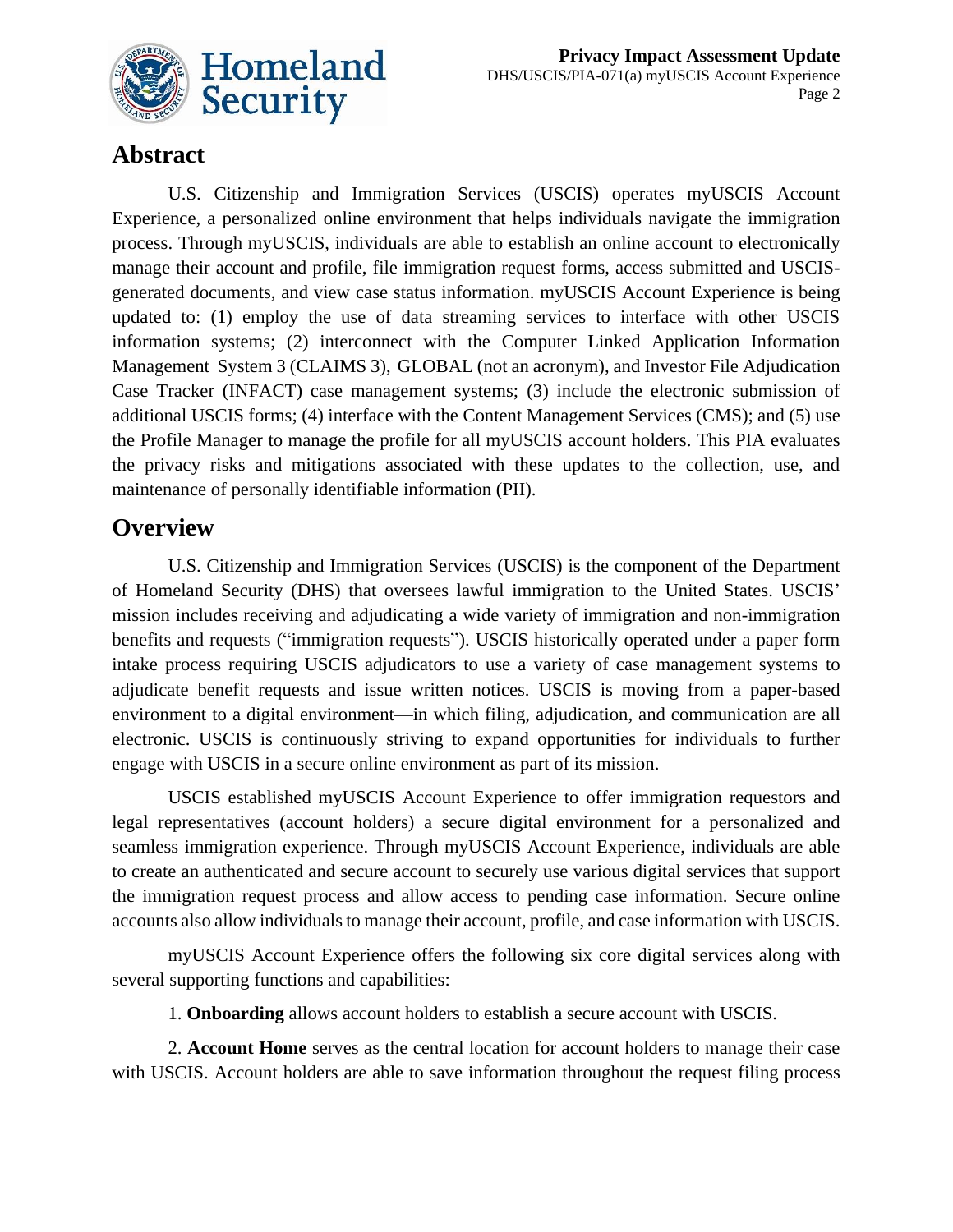

and return at a later time to submit or delete their draft case. Account holders who successfully submit their case are able to manage their active cases from the beginning until the end.

3. **Digital Forms** allows account holders to electronically file applications and petitions. The digital immigration request forms collect the same information as the corresponding paperform. Prior to initiating the request, USCIS provides the account holder with a Privacy Notice covering the particular immigration request at the time of that collection. The immigration request forms and service types are dynamic, meaning that questions dynamically expand or become disabled as the account holder progresses through the request.

4. **Case Activity** offers a holistic view of a single case as well as a view into an account holder's full immigration history with USCIS. The Case Activity modules notify the account holder of major milestones such as receipt of an immigration request form or upcoming biometric and interview appointments. Case updates associated with a receipt number are sent electronically on a daily basis to myUSCIS Account Experience.

5. **Document Center** serves as a repository of documents and notices specific to the account holder that are integral to the immigration process. Account holders are able to upload and view evidence submitted in support of an electronically-filed or paper-filed application or petition and reuse evidence submitted previously for new forms or USCIS requests.

6. **Secure Messaging** provides access to live assistance within the account. This secure online account allows account holders to manage their account, profile, and case information with USCIS.

Together, these modules provide individuals with a cohesive and seamless experience with USCIS.

### **Reason for the PIA Update**

Historically, legacy Immigration Naturalization Service (INS) and USCIS handled immigration requests in a purely paper world. Applicants, petitioners, and other immigration related requestors ("immigration requestors") mailed paper forms to designated physical addresses or P.O. boxes. Any supporting evidence or supplements to an immigration request similarly had to be submitted by mail or delivered in-person. USCIS stored submitted material in a physical file associated with the individual, known as an Alien File (A-File). Immigration requests were reviewed and adjudicated on paper, and any requests for additional evidence, decision notices, or other materials associated with the adjudication of immigration requests had to be physically mailed, receipted, and stored. More recently, technological advances in the breadth and quality of digital solutions have created more efficient and convenient alternatives to traditional paper methods for handling immigration requests.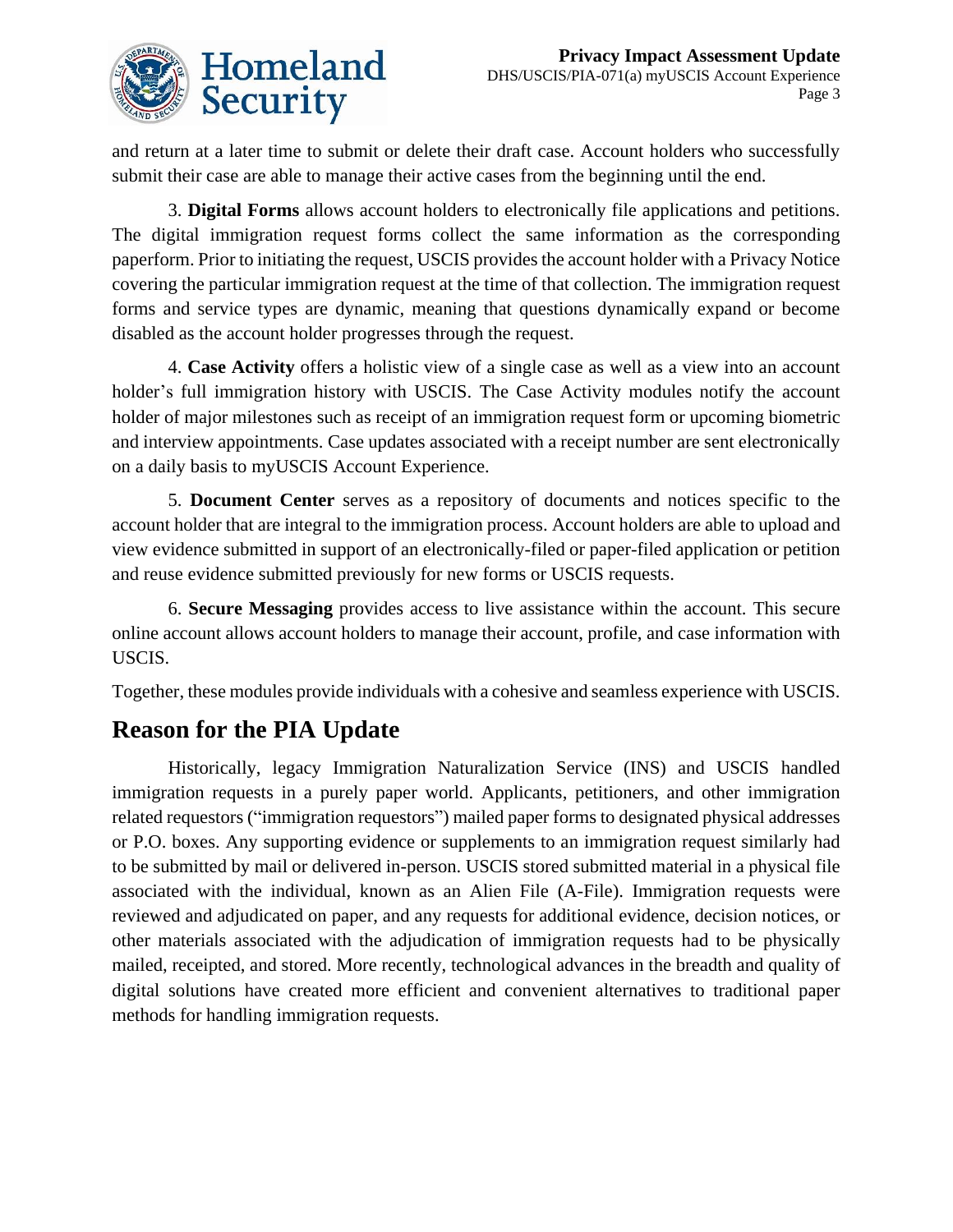

USCIS is modernizing its administration and adjudication of immigration requests through electronic processing (hereinafter referred to as eProcessing).<sup>1</sup> eProcessing encompasses the electronic submission, adjudication, communication, and all practices and procedures associated with the paperless processing of immigration requests or other documents submitted to USCIS.<sup>2</sup> USCIS is currently in the process of making all immigration request forms available for online filing and electronic processing. myUSCIS Account Experience supports the eProcessing initiative by making immigration requests forms available to account holders for electronic filing, as well as supporting the electronic engagement with USCIS. $3$ 

USCIS plans to adapt existing operational systems and integrate new services to enhance the processing of electronically filed immigration request forms. USCIS has historically built large systems that performed functions that were aligned with specific benefit types or operational directorates (e.g., Field Operations Directorate (FOD), Service Center Operations Directorate (SCOPS), Refugee, Asylum, and International Operations (RAIO)). These system were originally built to support the paper process for specific directorates, which has limited USCIS' ability to integrate systems within USCIS operations. As part of its modernization effort, USCIS is moving away from siloed benefit-specific systems to functionally-aligned services that holistically support USCIS operations. USCIS is integrating myUSCIS Account Experience with existing USCIS case management systems and other support systems to support the electronic processing and adjudication of electronically filed immigration requests.

Since the publication of DHS/USCIS/PIA-071, USCIS has made several updates to myUSCIS in support of eProcessing. Upon publication of this PIA, myUSCIS will (1) employ the use of data streaming services to interface with other USCIS information systems; (2) expand its support for the electronic submission of electronically filed immigration requests with connections to the Computer Linked Application Information Management System 3 (CLAIMS  $3$ ),<sup>4</sup> GLOBAL<sup>5</sup> (not an acronym), and Investor File Adjudication Case Tracker (INFACT) case management systems;  $(3)$  accept the electronic submission of additional USCIS forms;  $(4)$ interface with the Content Management Services (CMS)<sup>8</sup> via the STACKS user interface to retrieve case-specific content maintained in the CMS; and (5) use the Profile Manager to create and manage an electronic profile for all myUSCIS account holders who successfully submit an immigration request.

<sup>&</sup>lt;sup>1</sup> Immigration files currently in paper form will remain as such until an individual affirmatively requests an additional benefit or until the record is otherwise used in an administrative context.

 $2$  Proposed 8 CFR  $\S$  107.1(a))

<sup>&</sup>lt;sup>3</sup> Please see Appendix A for a full list for immigration request forms available for electronic filing.

<sup>4</sup> *See* DHS/USCIS/PIA-016(a) Computer Linked Application Information Management System 3 (CLAIMS 3) and Associated Systems, *available at* [www.dhs.gov/privacy.](http://www.dhs.gov/privacy)

<sup>5</sup> *See* DHS/USCIS/PIA-027(a) Asylum Division, *available at* [www.dhs.gov/privacy.](http://www.dhs.gov/privacy)

<sup>6</sup> *See* EB-5 PIA, *available at* [www.dhs.gov/privacy.](http://www.dhs.gov/privacy)

<sup>&</sup>lt;sup>7</sup> See Appendix B to view the list of USCIS forms available for electronic submission.

<sup>8</sup> *See* CMS PIA, *available at* [www.dhs.gov/privacy.](http://www.dhs.gov/privacy)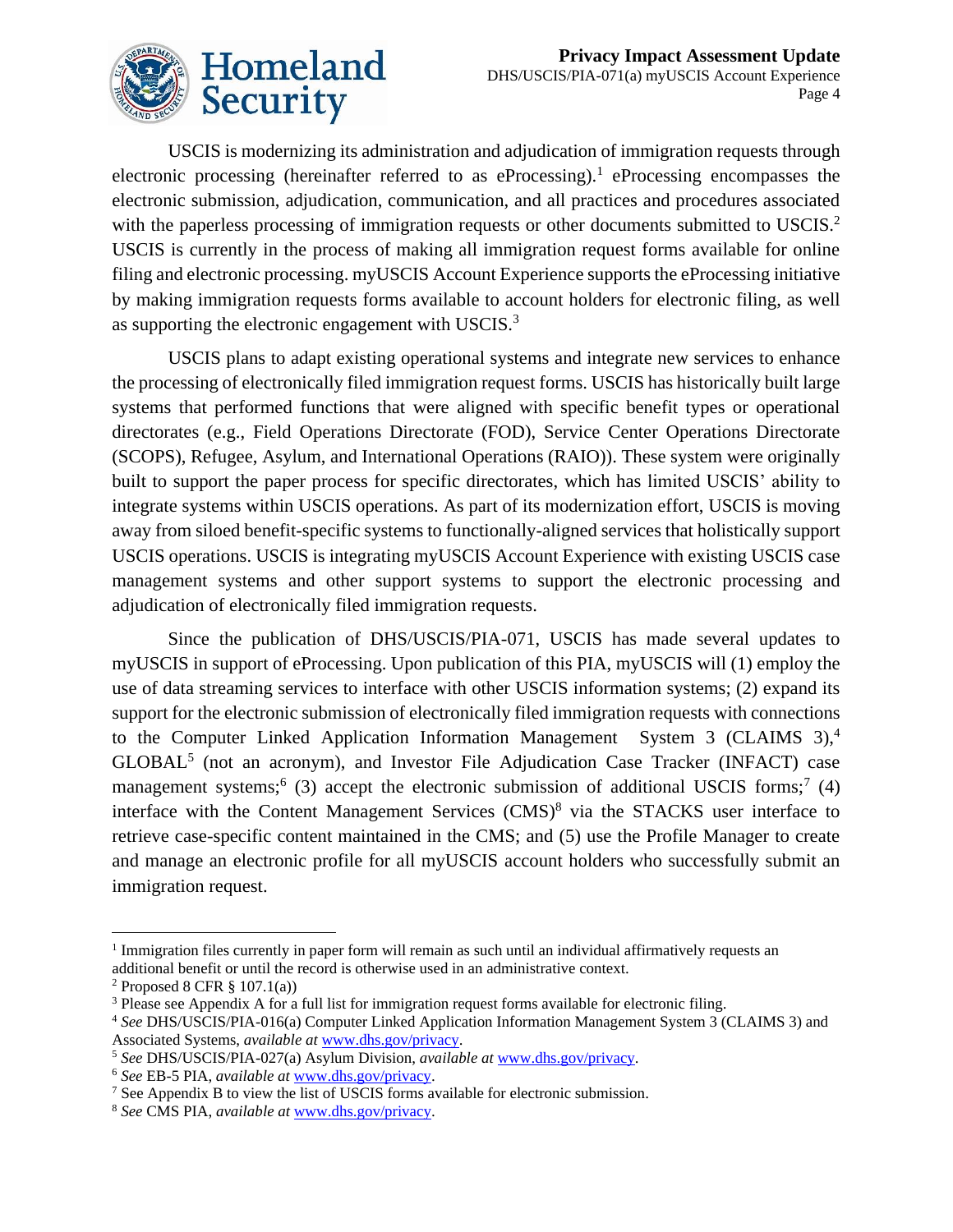

#### **Data Streaming Services**

myUSCIS Account Experience is integrating with data streaming services<sup>9</sup> to share data with applicable USCIS systems and eProcessing services. Data streaming services act as intermediary messengers to effectively and efficiently move data among USCIS systems in near real-time. The use of these services allows USCIS to transport data without the technical and administrative burden usually placed on the operating systems. myUSCIS Account Experience uses the data streaming services to route the submitted immigration requests to the correct case management systems or support system.

Once an immigration request is submitted via the myUSCIS Account Experience, myUSCIS places the encrypted data from the application on the data streaming service with an indicator that identifies the case management system or support system that will store the data. The applicable case management system or support system then receives the message and decrypts the application data for storage and case processing. The data streaming services provide high availability and resiliency for data and uses an event-driven design when events or changes to a source system trigger an update to the recipient system.

#### **Case Management System Interfaces**

Previously myUSCIS Account Experience replaced all aspects of the public-facing USCIS Electronic Immigration System (USCIS ELIS) and enabled the submission of a select number of USCIS forms. USCIS ELIS continues to serve as an internal electronic case management system for electronically filed immigration request forms. USCIS ELIS supports a series of processing and adjudication actions, such as case receipt and intake, biometric collection appointment generation, case specific processing and management, automated background checks, interview appointment scheduling, final decision rendering, and production of the proof of benefit. For each step in the process, USCIS ELIS sends updates with the latest case status to myUSCIS Account Experience to provide the immigration requestor with the latest status of the requestor's benefit filing.

USCIS is integrating myUSCIS Account Experience with other existing case management systems to expand the immigration request types that may be electronically filed with USCIS. myUSCIS Account Experience is being updated to include the following case management systems:

• **Computer Linked Application Management System 3 (CLAIMS 3)** is used to manage the adjudication process for most domestically-filed, immigration benefit filings with the

<sup>9</sup> *See* Data Streaming Services PIA, *available at* [https://www.dhs.gov/privacy.](https://www.dhs.gov/privacy)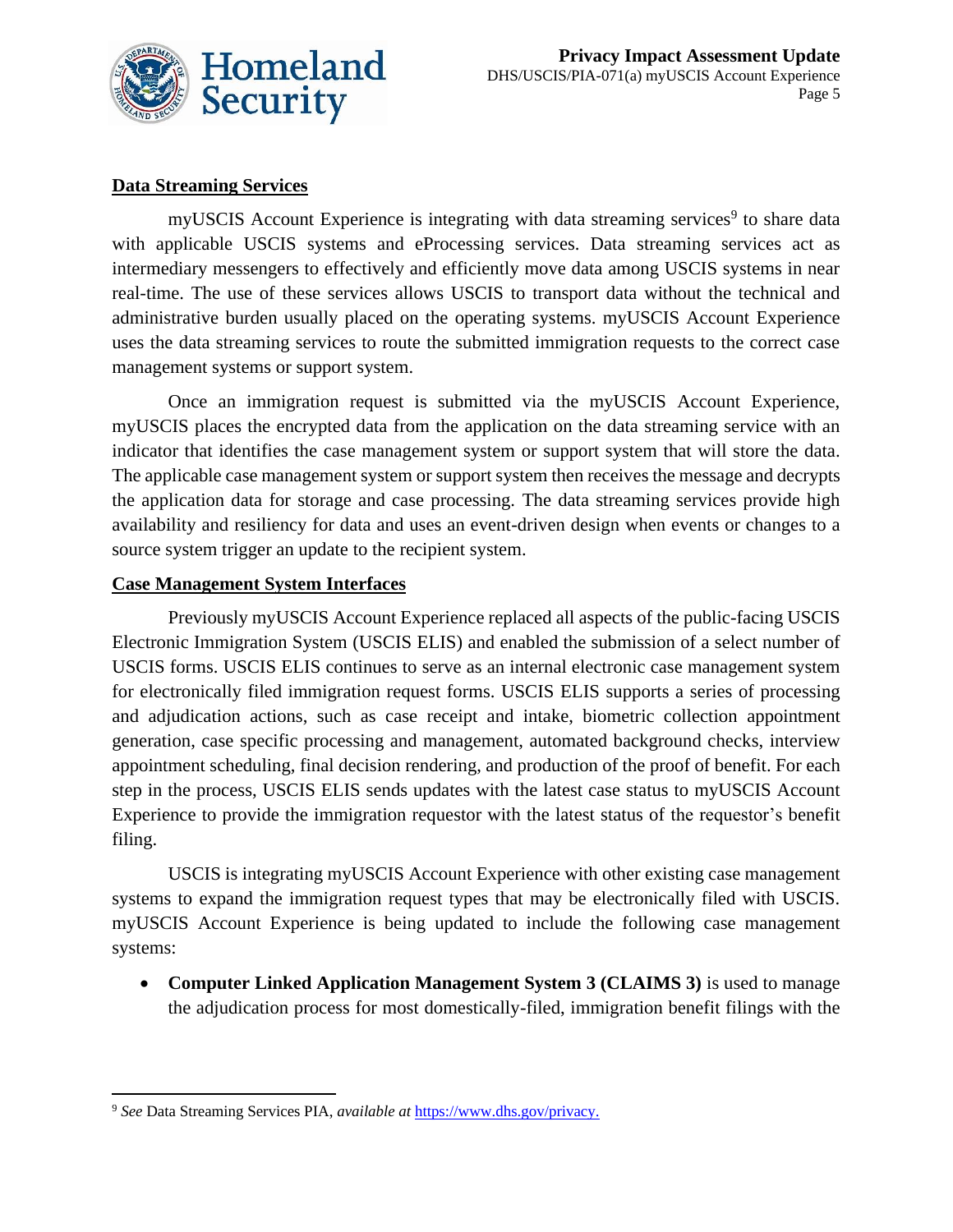

exception of naturalization, intercountry adoption, and certain requests for asylum and refugee status.<sup>10</sup>

- **Global** (not acronym) is used to support the screening of individuals during the credible fear, reasonable fear, affirmative asylum,<sup>11</sup> defensive asylum,<sup>12</sup> and Nicaraguan Adjustment and Central American Relief Act (NACARA) processes. Global provides the means for tracking of asylum cases as they progress from application filing through final determination/decision or referral to the U.S. Immigration Courts.<sup>13</sup>
- **Investor File Adjudication Case Tracker (INFACT)** supports the case management needs in support of the FOD Immigrant Investor Program Office (IPO).<sup>14</sup>

A key aspect to the eProcessing initiative is the continual roll out of electronic immigration request forms until all USCIS forms are available for electronic submission via the myUSCIS Account Experience. Each form type is designated to a certain case management system. Electronically submitted immigration requests are routed to the applicable case management system (i.e., USCIS ELIS, CLAIMS 3, Global, and INFACT) after submission to myUSCIS Account Experience through the use of the data streaming services, ensuring that only the relevant cases are sent to each system. The data streaming services use a technical filter that allows only the immigration requests processed by a specific case management system to be available to that system.<sup>15</sup> myUSCIS Account Experience does not retain the information that is sent to the case management system.

Similarly to USCIS ELIS, CLAIMS 3, Global, and INFACT are responsible for a series of case processing and adjudication actions, such as case receipt and intake, biometric collection appointment generation, case specific processing and management, automated background checks, interview appointment scheduling, final decision rendering, and production of the proof of benefit. For each step in the case management process, CLAIMS 3, Global, and INFACT update myUSCIS

<sup>14</sup> *See* EB-5 PIA, *available at* [www.dhs.gov/privacy.](http://www.dhs.gov/privacy) 

<sup>10</sup> *See* DHS/USCIS/PIA-016(a) Computer Linked Application Information Management System (CLAIMS 3) and Associated Systems, *available at* [https://www.dhs.gov/privacy.](https://www.dhs.gov/privacy)

<sup>&</sup>lt;sup>11</sup> USCIS is responsible for the administration and adjudication of the affirmative asylum applications. To obtain affirmative asylum, the individual must be physically present in the United States. An individual may apply for affirmative asylum status regardless of how he or she arrived in the United States or his or her current immigration status.

 $12$  A defensive application for asylum occurs when an individual requests asylum as a defense against removal from the United States. In defensive asylum cases, the individual is currently in removal proceedings in immigration court with the Department of Justice's Executive Office for Immigration Review (EOIR). Global requests ASC appointments, and initiates TECS (not an acronym) and Federal Bureau of Investigation (FBI) namechecks, which are background check procedures performed by the U.S. Customs and Border Protection (CBP) and FBI, respectively.

<sup>13</sup> *See* DHS/USCIS/PIA-027 USCIS Asylum Division, *available at* [https://www.dhs.gov/privacy.](https://www.dhs.gov/privacy)

<sup>&</sup>lt;sup>15</sup> As new forms become available for electronic submission, USCIS will update Appendix B, and identify the designated case management systems, of this PIA.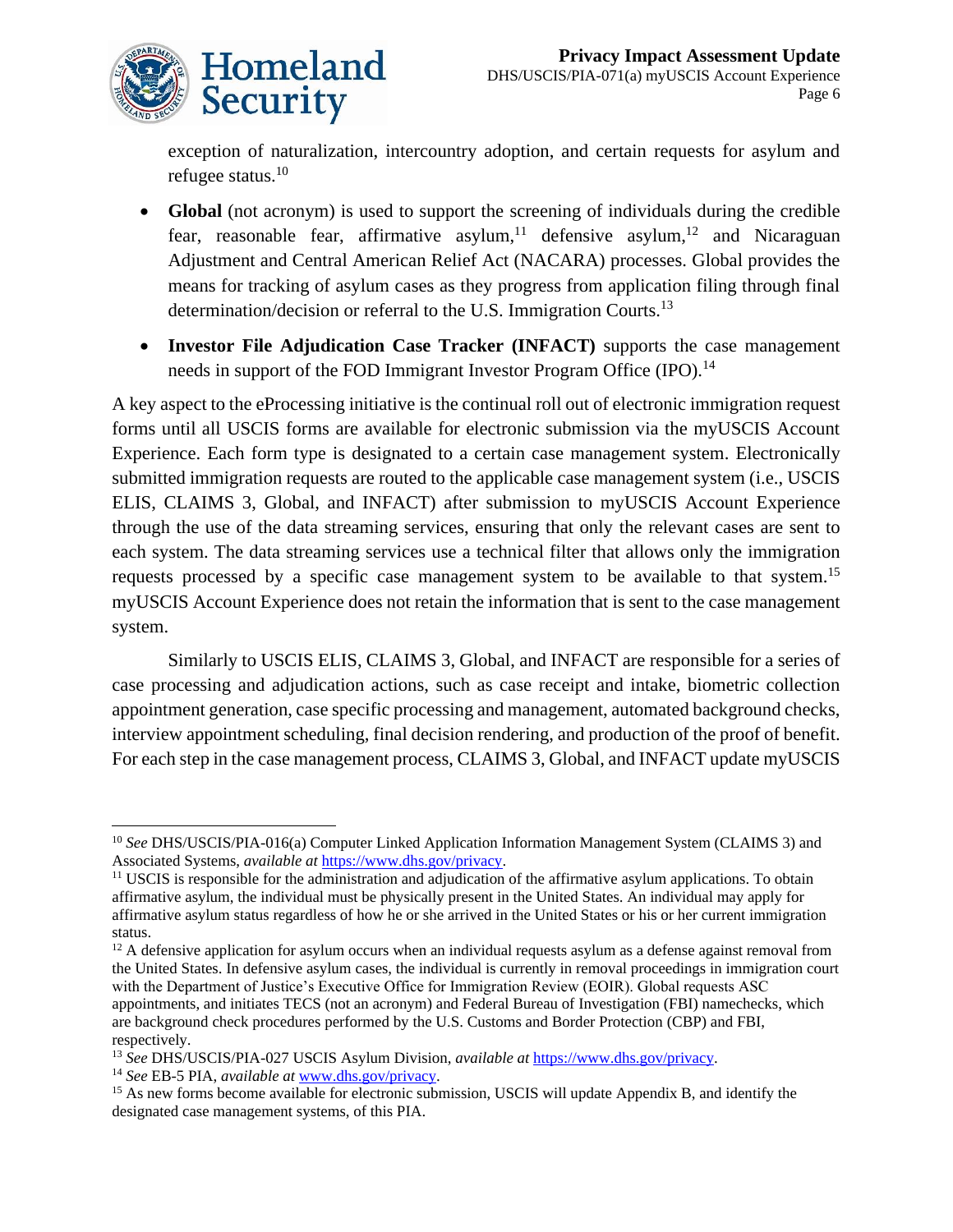

Account Experience to share with the immigration requestor the latest case status of his or her electronically-filed immigration request.

#### **Content Management Services**

USCIS uses Content Management Services  $(CMS)^{16}$  to store all electronically filed immigration requests and evidence via myUSCIS Account Experience, and USCIS-generated correspondence created via Enterprise Correspondence Handling Online (ECHO). <sup>17</sup> CMS is a back-end repository of all digital immigration-related content. CMS supports USCIS' storage and management of digital immigration-related content in support of intake, case adjudication, and records management. All documents are indexed using a unique identifier (i.e., receipt number) to associate filings and associated documents in CMS to a particular immigration request.<sup>18</sup> myUSCIS Account Experience account holders are able to access the immigration content submitted including a copy of the immigration request form in its entirety as well as all associated supporting evidence and documentation by logging into their accounts. USCIS adjudicators are able to access the content related to a specific benefit request via a user interface called, STACKS, or through separate USCIS interconnected systems.

#### **Profile Manager Service**

myUSCIS Account Experience is integrating with the Person Centric Services (PCS) Profile Manager Service (hereafter referred to as *Profile Manager*) to manage the myUSCIS Account Experience user's profile data. The Profile Manager creates the user profile to store a limited amount of declared requestor or legal representative information. Profile creation occurs after an account holder successfully submits an immigration request via the myUSCIS Account Experience, the form has been paid for, and the case has become operationalized. myUSCIS Account Experience sends the profile information via the data streaming services to the Profile Manager.

After the submission of the request, a USCIS profile is created for the account holder and stored within the Profile Manager. The Profile Manager stores the following declared information submitted by the account holder:

- USCIS Receipt Number\*
- First name
- Last name\*
- Date of Birth\*
- Physical address

<sup>16</sup> *See* DHS/USCIS/PIA-079 Content Management Services, *available at* [www.dhs.gov/privacy.](http://www.dhs.gov/privacy) 

<sup>17</sup> *See* DHS/USCIS/PIA-063 Benefit Decision and Output Processes, *available at* [https://www.dhs.gov/privacy.](https://www.dhs.gov/privacy) 

<sup>&</sup>lt;sup>18</sup> A person-centric model goes beyond simply associating case records to an individual. This model provides a consolidated view of an individual's entire immigration history through the digital content associated with his or her interactions.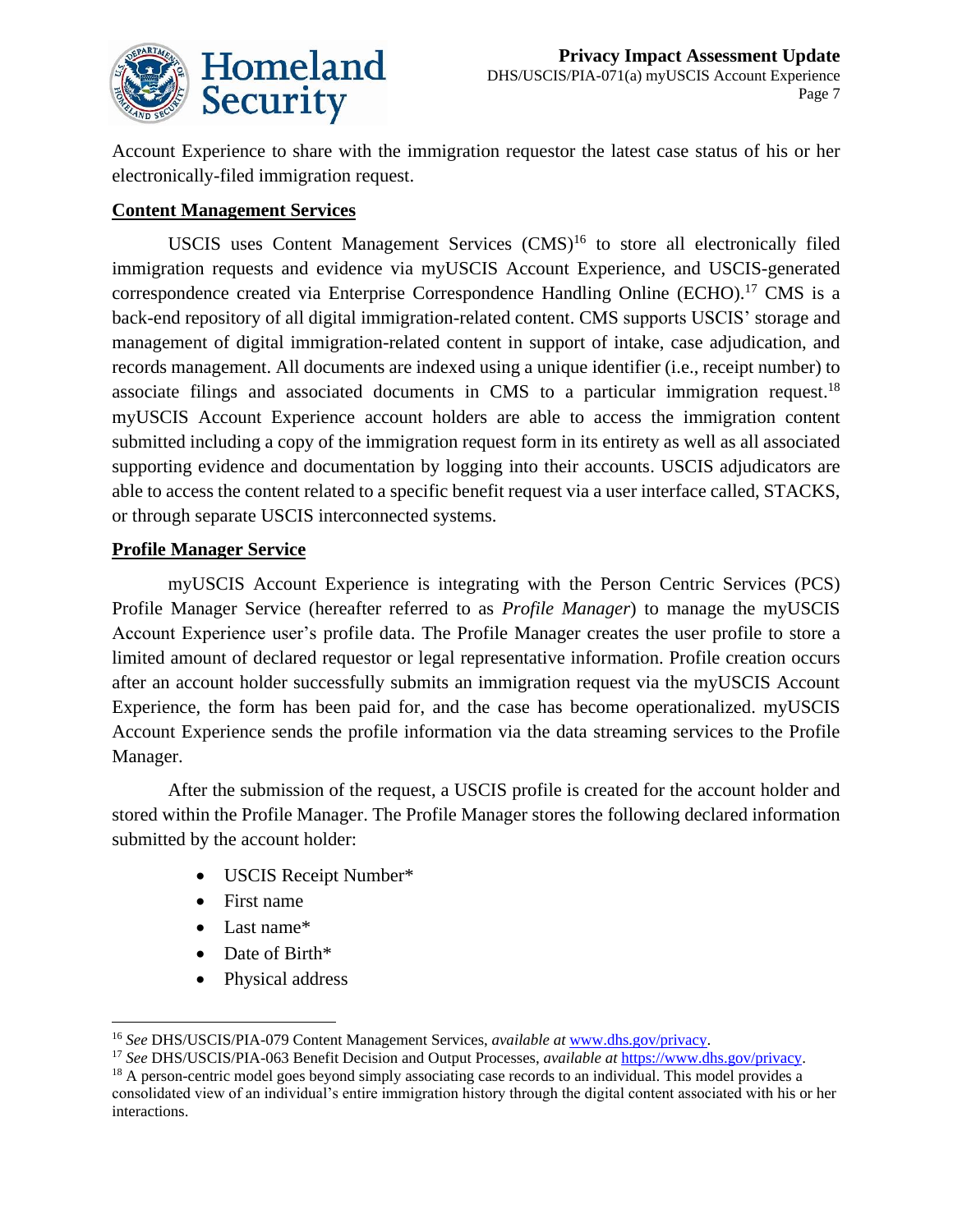

- Mailing address<sup>\*</sup>
- Alien Number
- Social Security number (SSN)
- Country of Birth
- Country of Citizenship
- Daytime phone number
- USCIS Account Number\*

#### *\*denotes minimum fields required for the creation of a profile*

Prior to submission of the immigration request, the account holder is able to review all of the information, including the data fields used to create a profile, which he or she will be submitting to USCIS for accuracy and completeness.

After the profile is created, the account holder can log into his or her myUSCIS account and view his or her profile information by clicking on the Profile Tab. The Profile displays the account holder's full name, date of birth, physical and mailing addresses, and daytime phone number. On this tab, the user can edit his or her physical address, mailing address, and daytime phone number. Updates are communicated to the Profile Manager and reflected back to the myUSCIS Account Experience account holder on the Profile Tab within the account.

To enable the applicable USCIS case management systems to receive a notification of the profile changes, the Profile Manager posts an encrypted notification to the data streaming service containing the updated information and the individual's Unique User ID. In addition, if an applicant submits an additional form, the Profile Manager uses the latest form information to update the profile. Any updates to the account holder's myUSCIS Account Experience account profile (i.e., physical and mailing addresses, and daytime phone number) only impacts the filing submissions processed through USCIS ELIS, CLAIMS 3, Global, and INFACT. Address changes made in the Profile Manager Service does not satisfy the INA requirement to keep addresses upto-date. Account holders are required to file a paper or electronic Form AR-11 in order to legally update their address with USCIS.

### **Privacy Impact Analysis**

#### **Authorities and Other Requirements**

The authority to collect and use information, including SSN, does not change with this update. The authority to collect information is found within the Immigration and Nationality Act (INA), 8 U.S.C. §§ 1103, 1201, and 1255.

The information collected, used, maintained, and stored in myUSCIS Account Experience is covered under the following SORNs: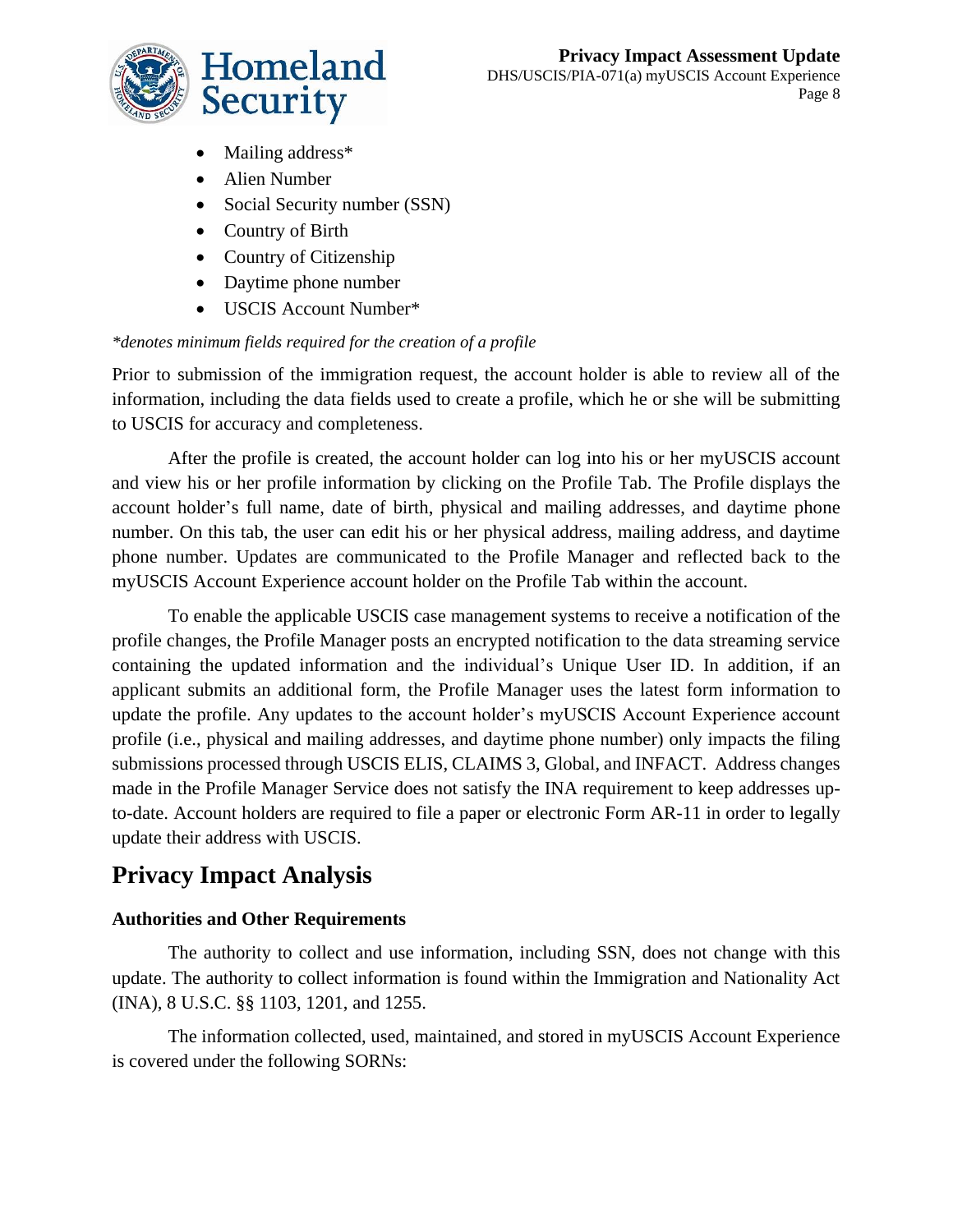

- DHS/USCIS/ICE/CBP-001 Alien File, Index, and National File Tracking System of Records<sup>19</sup> covers documentation and maintenance of an individual's immigration application, petitions, and requests as he or she passes through the U.S. immigration process;
- DHS/USCIS-007 Benefits Information System<sup>20</sup> permits USCIS' collection, use, maintenance, dissemination, and storage of paper and electronic benefit request information. This includes case processing and decisional data not included in the A-File SORN. It also covers case specific information that is collected and shared with online account holders;
- DHS/USCIS-010 Asylum Information and Pre-Screening System of Records<sup>21</sup> covers the information collected during the ingestion of the I-589 and I-881 forms; and
- DHS/ALL-037 E-Authentication Records System of Records<sup>22</sup> covers information collected to create and authenticate an individual's identity for the purpose of obtaining a credential to electronically access a DHS program or application.

This update does not change the Authority to Operate (ATO) for myUSCIS.

This update does not change the records schedule.

This update does not impact the Paperwork Reduction Act (PRA) requirements for the myUSCIS Account Experience. The OMB Control number for online account creation is 1615- 0122 (there is no corresponding agency number). Each immigration request form or service type filed through myUSCIS Account Experience has an existing OMB Control number that covers the electronic information collection. An updated list is available in Appendix A and B.

### **Characterization of the Information**

USCIS continues to collect the information outlined in Section 2.0 of the DHS/USCIS/PIA-071 myUSCIS Account Experience. This PIA update expands the immigration forms that may be submitted electronically. Information collected from each benefit request form or service type varies and not all forms collect the same information. Generally, immigration request forms collect biographic information about the immigration requestor, beneficiaries, legal representatives, interpreter, and preparer. A full account of what data is requested for each immigration benefit and service type may be viewed by referencing the forms associated with each immigration benefit or service type in Appendix A and B.

<sup>&</sup>lt;sup>19</sup> DHS/USCIS/ICE/CBP-001 Alien File, Index, and National File Tracking System of Records, 82 FR 43556 (October 18, 2017).

<sup>20</sup> DHS/USCIS-007 Benefits Information System, 81 FR 72069 (October 19, 2016).

<sup>&</sup>lt;sup>21</sup> DHS/USCIS-010 Asylum Information and Pre-Screening System of Records, 80 FR 74781 (November 30, 2015)

<sup>&</sup>lt;sup>22</sup> DHS/ALL-037 E-Authentication Records System of Records, 79 FR 46857 (August 11, 2014).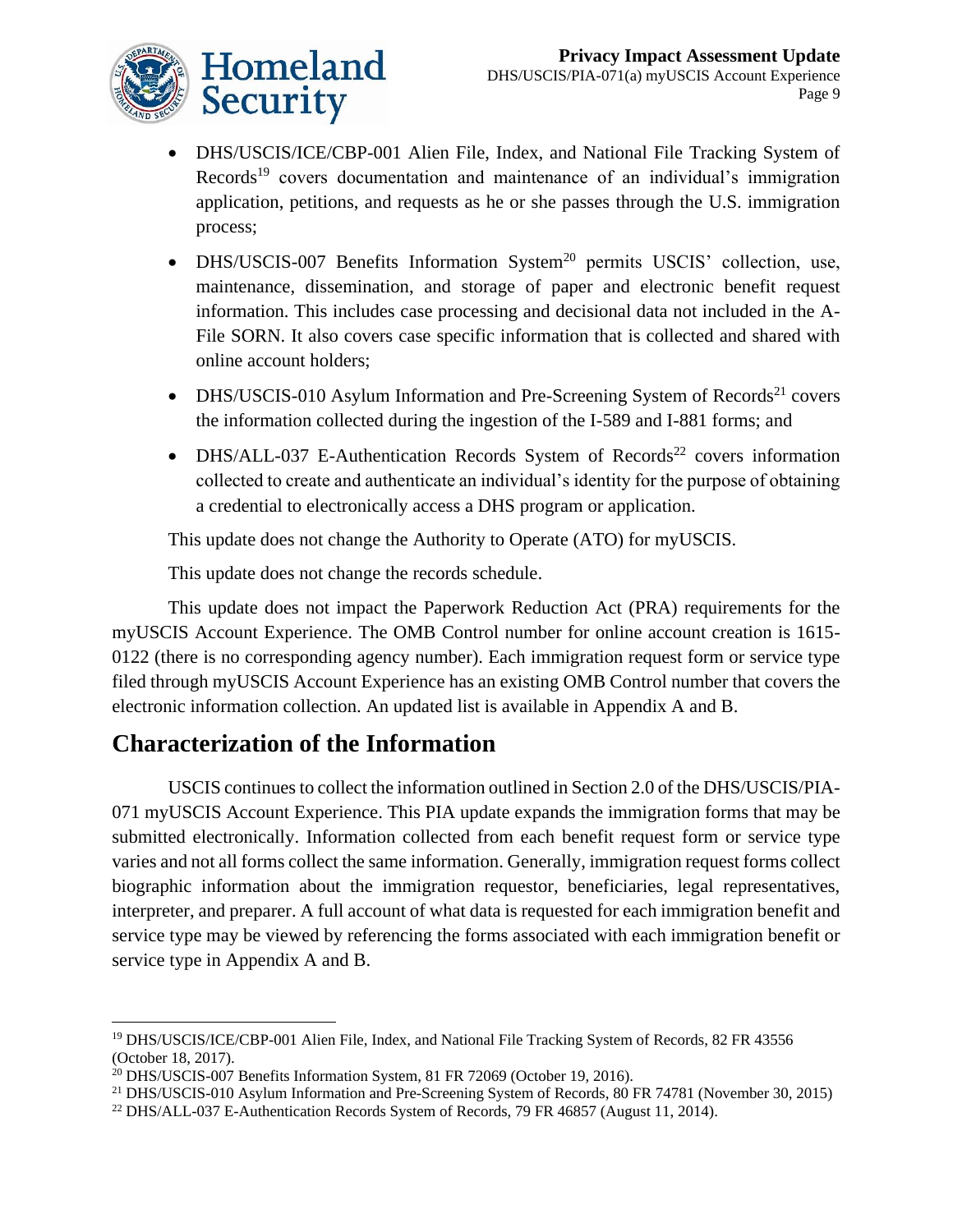

This update does not impact the sources of information collected. USCIS continues to collect information directly from the immigration requestor and/or legal representative. Instead of solely collecting information via paper forms, USCIS is continuing its information collection efforts to include the electronic filing of additional forms via the myUSCIS online portal.

This update does not impact the use of information from commercial sources or publicly available data.

myUSCIS Account Experience continues to collect user profile, biographic information, and supplemental evidence directly from the account holder (i.e., individual or his or her representative); therefore, USCIS is dependent upon the accuracy of the information provided by the account holder. To ensure the accuracy and integrity of the information, account holders are provided with the opportunity to review and edit information prior to its submission.

**Privacy Risk:** myUSCIS Profile may capture outdated, inaccurate, irrelevant, or incomplete information through the electronically submitted forms.

**Mitigation:** This risk is mitigated because the account holder has the ability to review information included in his or her myUSCIS Account Profile prior to submission to USCIS and at any time after the profile has been created. USCIS account holders provide information to myUSCIS Account Experience directly to ensure accuracy of information. Prior to the submission of information, myUSCIS Account Experience provides the individual with an opportunity to enter biographic information, review its accuracy, and amend it. Information submitted by the legal representative requires the benefit requestor to review the filing prior to electronically signing the form. The benefit requestor is required to check a box attesting that he or she has reviewed the information. This ensures the accuracy and integrity of the benefit request form prior to submission.

In addition, after the information is submitted to USCIS and is added to the account holder's profile, the account holder may log into his or her myUSCIS account at any time to review the profile information and make any updates if necessary. Account holders can update the physical address, mailing address, and daytime phone number. Updating the physical and mailing address does not legally update their address with USCIS and does not update the official change of address systems. The updated profile information is then provided to the applicable case management system via the data streaming service.

**Privacy Risk:** There is a risk that by myUSCIS transferring information received on immigration request forms to multiple interconnected systems via the data streaming services it could lead to the inaccurate and untimely delivery of data to USCIS systems.

**Mitigation:** This risk is partially mitigated. USCIS transfers immigration request data to the case management systems (USCIS ELIS, CLAIMS 3, Global, and INFACT), which are the appropriate systems of record for this information. Any time information is updated, the update will be made in the case management system to ensure all changes are recorded at the authoritative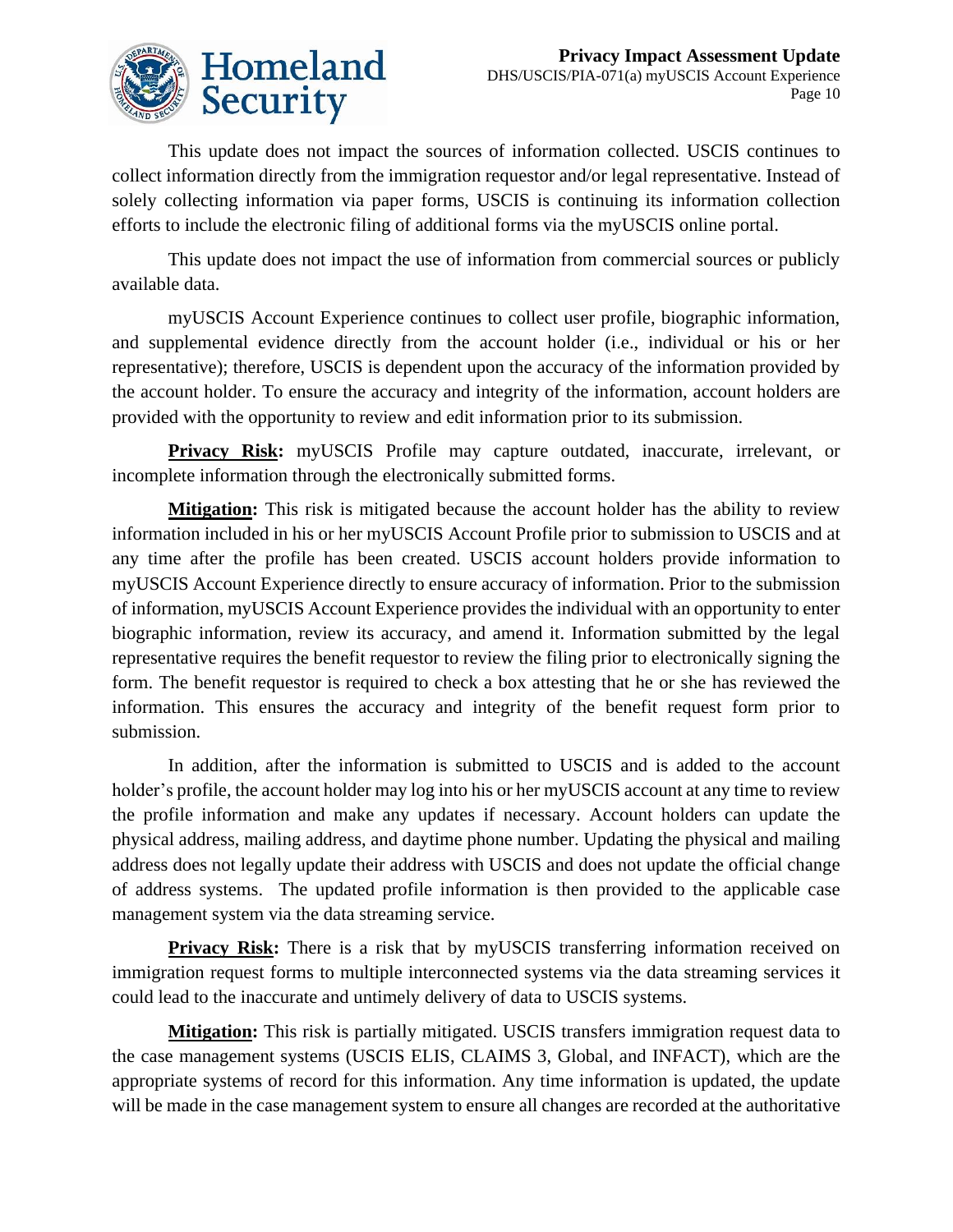

source of the data. Any requests for the immigration request data will be sent from the case management systems to ensure that the authoritative source is queried and correct information is provided.

**Privacy Risk:** There is a risk that inaccurate or incomplete data will be transferred from myUSCIS to the case management systems via the data streaming services.

**Mitigation:** This risk is mitigated. Previously, information was manually entered into each case management system from the immigration request form. With this practice, there was an increased risk of inaccurate data being captured and stored within these systems and that data relating to an immigration requestor could be different in different systems. USCIS mitigated this risk as best as possible through training, supervisor reviews, and ongoing quality assurance reviews. With this update, data is entered into myUSCIS directly from the immigration requestor and is then encrypted, transported, and delivered "as is" to the appropriate case management systems via the data streaming services, As appropriate, this system is responsible for reformatting and standardizing the representation of the data. This process ensures the data integrity from the intake of the information to the receipt of the information by the other system. The data streaming services continuously extracts, replicates, and loads myUSCIS information in real-time to keep that system data consistent with the data in myUSCIS. Since the data streaming service is continuously refreshing, it is able to identify changes and immediately update case management systems with the corrected information.

### **Uses of the Information**

USCIS continues to use the information it collects from account holders in the same manner as outlined in Section 3.0 of the DHS/USCIS/PIA-071 myUSCIS Account Experience. USCIS is integrating myUSCIS Account Experience with existing USCIS case management systems and new support systems to enhance the overall immigration experience of the account holder. Account holders continue to manage their account and profile, electronically file benefit request forms, access submitted evidence and USCIS-generated documents, and view case status information through myUSCIS Account Experience. Access to the data stored in myUSCIS Account Experience, as well as the system, is limited to account holders (i.e., immigration requestors and legal representatives). There are no additional risks to the uses of information.

#### **Notice**

USCIS provides general notice to the public about system changes through this PIA update. USCIS continues to provide general notice to account holders through the publication of associated SORNs and through the USCIS website. Additionally, myUSCIS Account Experience provides a Privacy Notice prior to the submission of any information. The Privacy Notice notifies the account holder about the authority to collect the information requested, the purposes of collection, USCIS'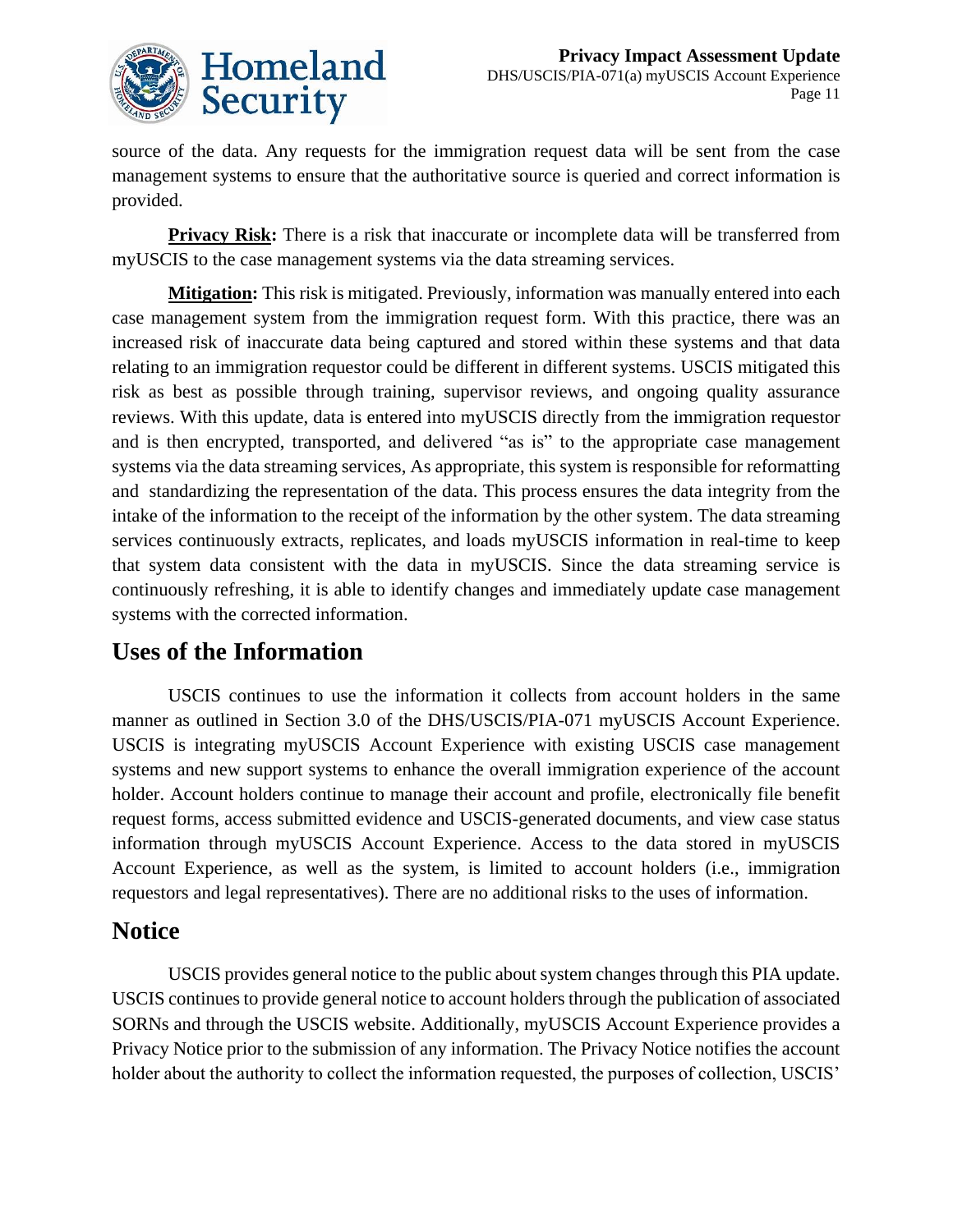

routine uses of the information, and the consequences of an account holder providing or declining to provide the information to USCIS.

**Privacy Risk:** There is a privacy risk that myUSCIS Account Experience account holders are unaware that the change of address functionality does not satisfy the legal requirement for the applicant, petitioner, or requestor to notify DHS of any change of address as required by section 254 of the INA.

**Mitigation:** This risk is partially mitigated. Individuals who currently have a myUSCIS Account Experience online account may submit their address changes in myUSCIS Account Experience for correspondence purposes only. myUSCIS Account Experience notifies individuals, while updating their profile, that they are also required to file a paper or electronic Form AR-11 in order to legally update their address with USCIS. This PIA also provides notice to file a separate Form AR-11 to satisfy section 254 of the INA.

### **Data Retention by the project**

The records schedule does not change with this update. There are no additional risks to data retention.

### **Information Sharing**

This PIA update does not impact the information sharing practices as outlined in Section 6.0 of the DHS/USCIS/PIA-071 myUSCIS Account Experience. There are no additional risks to information sharing.

#### **Redress**

This PIA update does not impact how access, redress, and correction may be sought from USCIS. myUSCIS Account Experience allows account holders to directly and securely engage with USCIS to obtain pertinent immigration case-related information. Account holders who created online accounts must authenticate their identity using the username, password, and authentication code. Once authenticated, individuals may access the information they used to create their profiles, such as name and address information, as well as the case specific information prior to official submission to USCIS.<sup>23</sup>

Additionally, an individual seeking access to his or her information held by USCIS may continue to gain access to his or her records by filing a Freedom of Information Act (FOIA) or Privacy Act request. Individuals not covered by the Privacy Act may obtain access to records consistent with FOIA unless disclosure is prohibited by law or if the agency reasonably foresees

<sup>&</sup>lt;sup>23</sup> The account creation and authentication process is discussed in DHS/USCIS-071 myUSCIS Account Experience, *available at* [www.dhs.gov/privacy.](http://www.dhs.gov/privacy)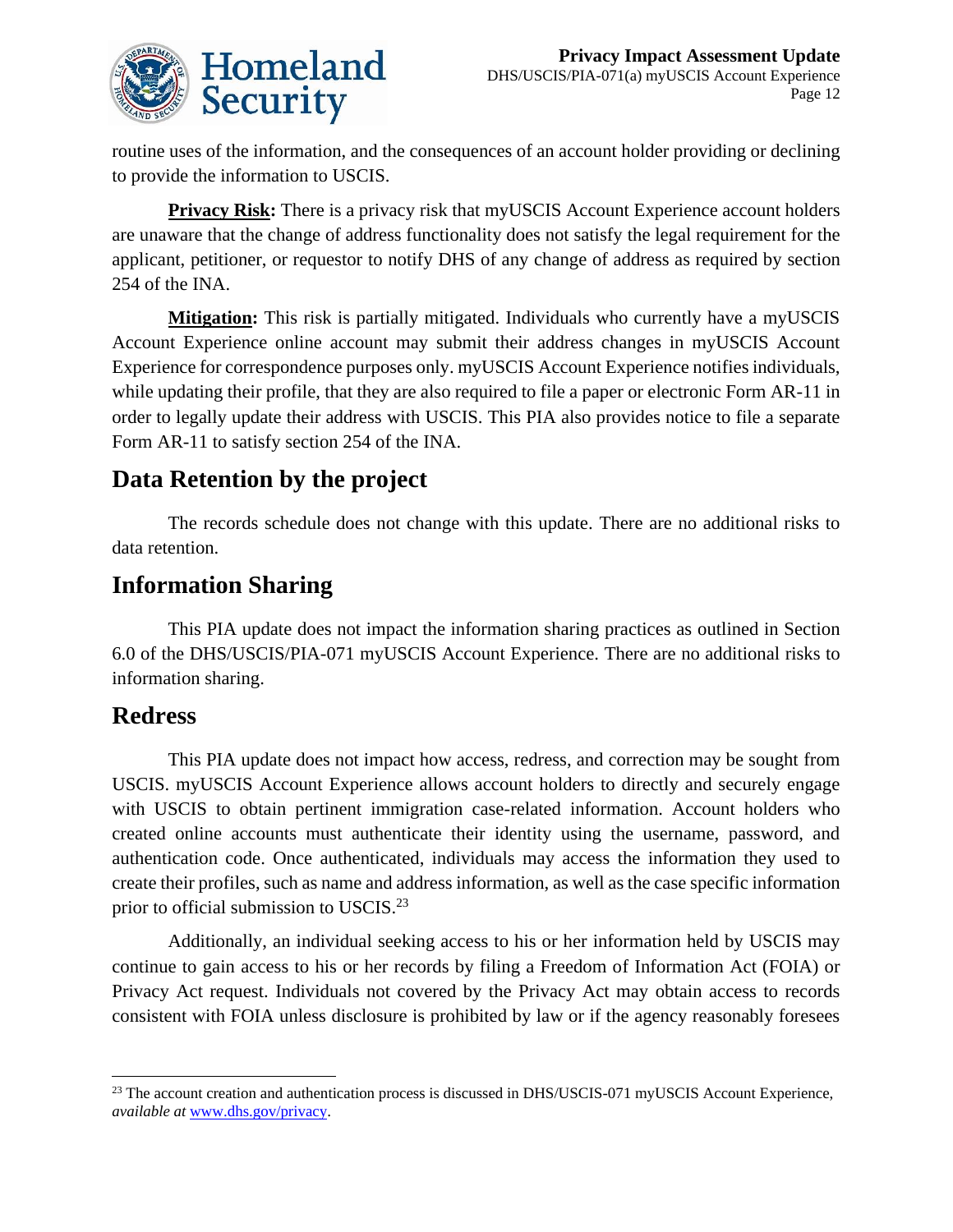

that disclosure would harm an interest protected by an exemption. Any account holder seeking access to his or her information should direct their request to the following address:

USCIS National Records Center (NRC) FOIA/PA Office P.O. Box 648010 Lee's Summit, MO 64064-8010

Further information for Privacy Act and FOIA requests for USCIS records can also be found at [http://www.uscis.gov.](http://www.uscis.gov/) U.S. citizens and lawful permanent residents may correct information by filing a Privacy Act Amendment. U.S. citizens and lawful permanent residents should submit requests to contest or amend information contained in USCIS systems. Individuals not covered by the Privacy Act are also able to amend their records. If an individual finds inaccurate information in his or her record received through FOIA, he or she may visit a local USCIS Field Office to identify and amend inaccurate records with evidence. There are no additional risks to redress.

### **Auditing and Accountability**

USCIS ensures that practices stated in this PIA comply with federal, DHS, and USCIS standards, policies, and procedures, including standard operating procedures, rules of behavior, and auditing and accountability procedures. myUSCIS Account Experience is maintained in the Amazon Web Services (AWS), which is a public cloud designed to meet a wide range of security and privacy requirements (e.g., administrative, operational, and technical controls) that are used by USCIS to protect data in accordance with federal security guidelines.<sup>24</sup> AWS is Federal Risk and Authorization Management Program (FedRAMP)-approved and authorized to host PII.<sup>25</sup> FedRAMP is a U.S. government-wide program that delivers a standard approach to the security assessment, authorization, and continuous monitoring for cloud services. USCIS employs technical and security controls to preserve the confidentiality, integrity, and availability of the data, which are validated during the security authorization process. These technical and security controls limit access to USCIS users and mitigate privacy risks associated with unauthorized access and disclosure to non-USCIS users. Further DHS security specifications also require auditing capabilities that log the activity of each user in order to reduce the possibility of misuse and inappropriate dissemination of information. All user actions are tracked via audit logs to identify information by user identification, network terminal identification, date, time, and data accessed. All USCIS systems employ auditing measures and technical safeguards to prevent the misuse of data.

<sup>&</sup>lt;sup>24</sup> Public clouds are owned and operated by third-party service providers whereas private clouds are those that are built exclusively for an individual enterprise.

<sup>25</sup> [https://marketplace.fedramp.gov/#/product/aws-us-eastwest?status=Compliant&sort=productName.](https://marketplace.fedramp.gov/#/product/aws-us-eastwest?status=Compliant&sort=productName)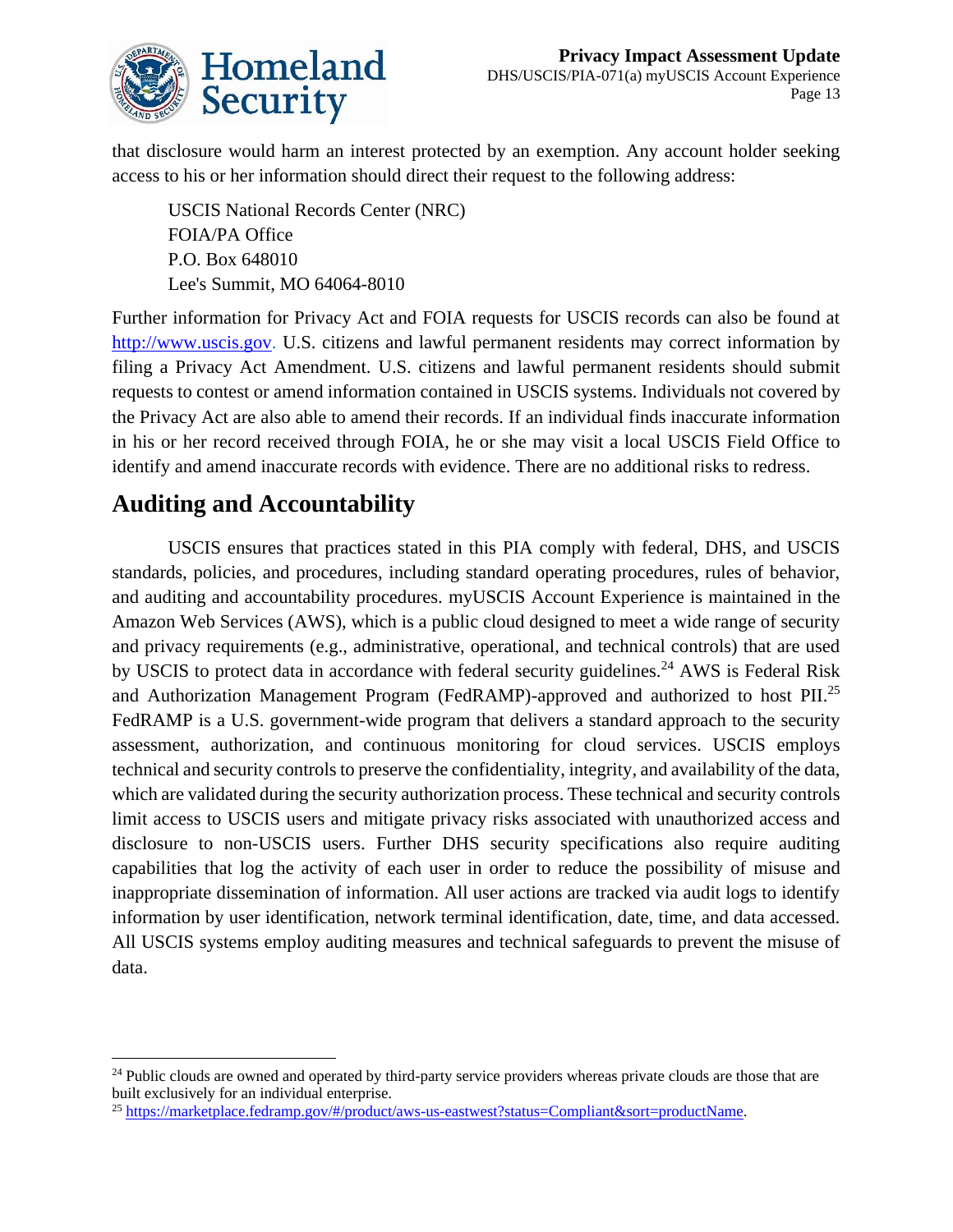

**Privacy Risk:** The data maintained by AWS for the purposes of cloud hosting may be vulnerable to breach because security controls may not meet system security levels required by DHS.

**Mitigation:** This risk is mitigated. USCIS is responsible for all PII associated with the myUSCIS Account Experience, whether on USCIS infrastructure or on a vendor's infrastructure and it therefore imposes strict requirements on vendors for safeguarding PII. USCIS strictly adheres to the DHS 4300A Sensitive Systems Handbook, which provides implementation criteria for the rigorous requirements mandated by DHS's Information Security Program.<sup>26</sup> USCIS cloud service providers must be FedRAMP-certified. By using FedRAMP-certified providers, USCIS leverages cloud services assessed and granted provisional security authorization through the FedRAMP process to increase efficiency while ensuring security compliance. All contracted cloud service providers must follow DHS privacy and security policy requirements. Before using AWS, USCIS verified through a risk assessment that AWS met all DHS privacy and security policy requirements. Further, all cloud-based systems and service providers are added to the USCIS Federal Information Security Modernization Act (FISMA) inventory and are required to undergo a complete security authorization review to ensure security and privacy compliance.

### **Responsible Official**

Donald K. Hawkins Privacy Officer U.S. Citizenship and Immigration Services Department of Homeland Security

### **Approval Signature**

Original, signed copy on file with the DHS Privacy Office.

Jonathan R. Cantor Acting Chief Privacy Officer Department of Homeland Security

\_\_\_\_\_\_\_\_\_\_\_\_\_\_\_\_\_\_\_\_\_\_\_\_\_\_\_\_\_\_\_\_

<sup>26</sup> *See* [https://www.dhs.gov/publication/dhs-4300a-sensitive-systems-handbook.](https://www.dhs.gov/publication/dhs-4300a-sensitive-systems-handbook)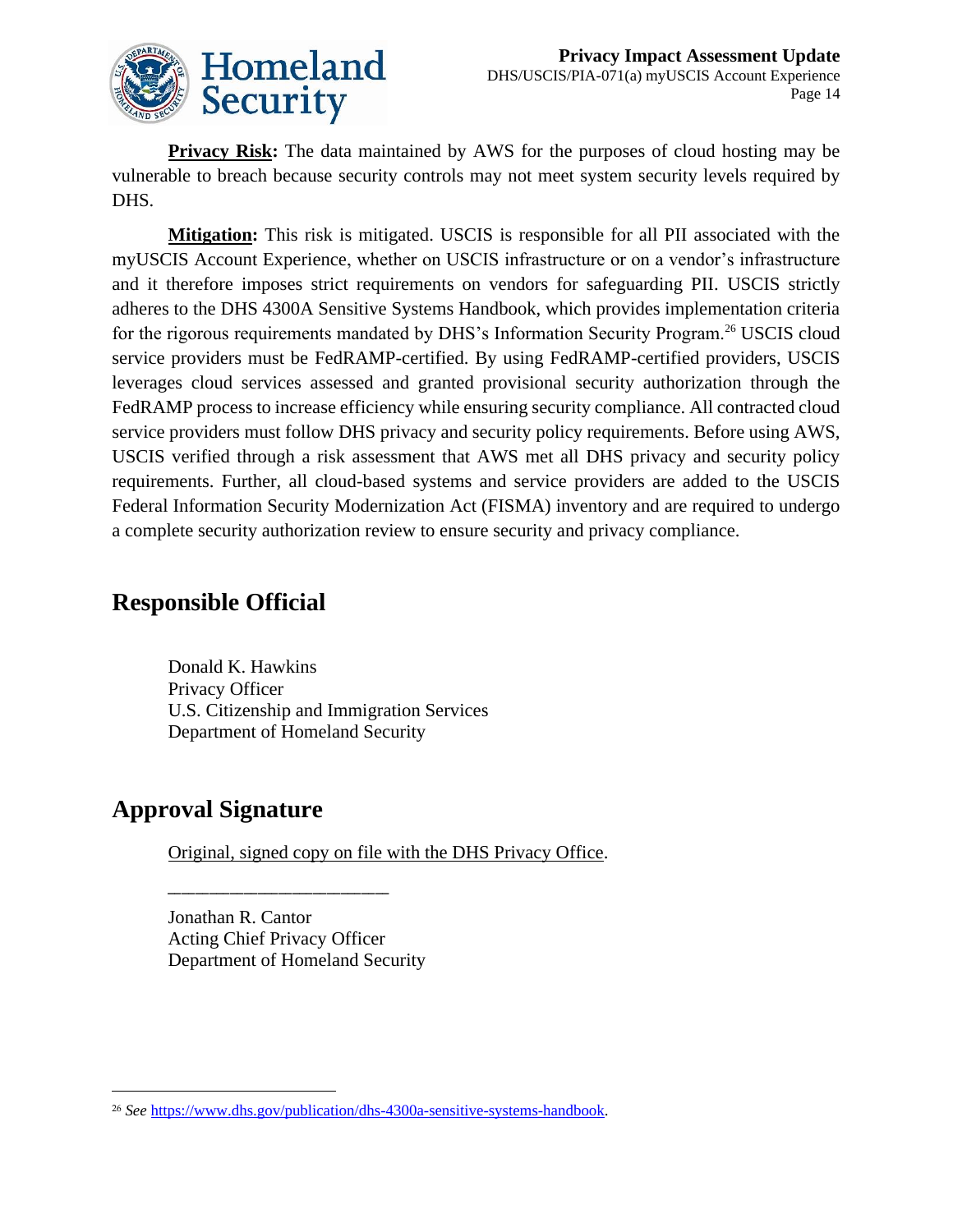

#### **Appendix A**

#### **Immigration Service Types Filed Online Through myUSCIS**

| <b>Name of Immigration Service</b> | <b>OMB</b> Control<br><b>Number</b> |
|------------------------------------|-------------------------------------|
| <b>USCIS</b> Immigrant Visa Fee    | 1615-0122                           |
|                                    |                                     |
|                                    |                                     |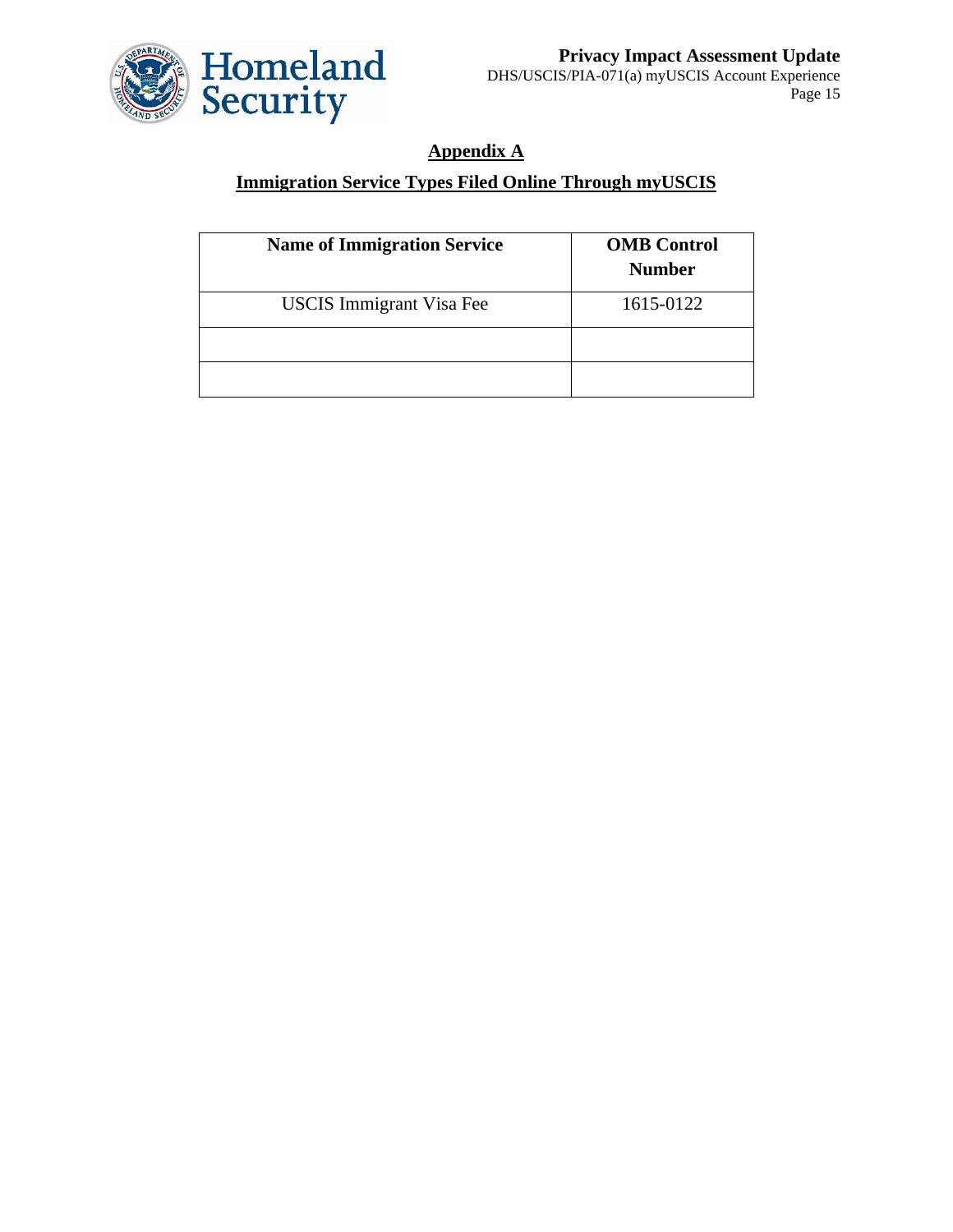

#### **Appendix B**

#### **Immigration Forms Filed Online Through myUSCIS<sup>27</sup>**

| Form          | <b>Form Name</b>                                             | <b>OMB</b> Control | Case              |
|---------------|--------------------------------------------------------------|--------------------|-------------------|
| <b>Number</b> |                                                              | <b>Number</b>      | <b>Management</b> |
|               |                                                              |                    | <b>System</b>     |
|               |                                                              |                    |                   |
| $G-28$        | Notice of Entry of Appearance as                             | 1615-0105          | USCIS ELIS,       |
|               | <b>Attorney or Accredited Representative</b>                 |                    | CLAIMS 3,         |
|               |                                                              |                    | INFACT,           |
|               |                                                              |                    | <b>GLOBAL</b>     |
| $I-90$        | Replacement of Permanent Resident                            | 1615-0082          | <b>USCIS ELIS</b> |
|               | Card                                                         |                    |                   |
| $N-400$       | <b>Application for Naturalization</b>                        | 1615-0052          | <b>USCIS ELIS</b> |
|               |                                                              | 1615-0050          | <b>USCIS ELIS</b> |
| N-336         | Request for a Hearing on a Decision in                       |                    |                   |
|               | Naturalization Proceedings (Under<br>Section 336 of the INA) |                    |                   |
|               |                                                              |                    |                   |
| $N-565$       | <b>Application for Replacement</b>                           | 1615-0091          | <b>USCIS ELIS</b> |
|               | Naturalization/Citizenship Document                          |                    |                   |
| $N-600$       | Application for Certificate of                               | 1615-0057          | <b>USCIS ELIS</b> |
|               | Citizenship                                                  |                    |                   |
|               |                                                              |                    |                   |
| $N-600K$      | Application for Citizenship and Issuance                     | 1615-0087          | <b>USCIS ELIS</b> |
|               | of Certificate Under Section 322                             |                    |                   |
| $I-539$       | Application to Extend/Change                                 | 1615-0003          | <b>CLAIMS 3</b>   |
|               | Nonimmigrant Status                                          |                    |                   |
| I-589         |                                                              | 1615-0067          | <b>GLOBAL</b>     |
|               | Application for Asylum and for<br>Withholding of Removal     |                    |                   |
|               |                                                              |                    |                   |
| $I-924$       | <b>Application for Regional Center</b>                       | 1615-0061          | <b>INFACT</b>     |
|               | Designation Under the Immigrant                              |                    |                   |
|               | <b>Investor Program</b>                                      |                    |                   |
| <b>I-924A</b> | Annual Certification of Regional Center                      | 1615-0061          | <b>INFACT</b>     |
|               |                                                              |                    |                   |

<sup>27</sup> All USCIS Forms are *available at* [https://www.uscis.gov/forms.](https://www.uscis.gov/forms)